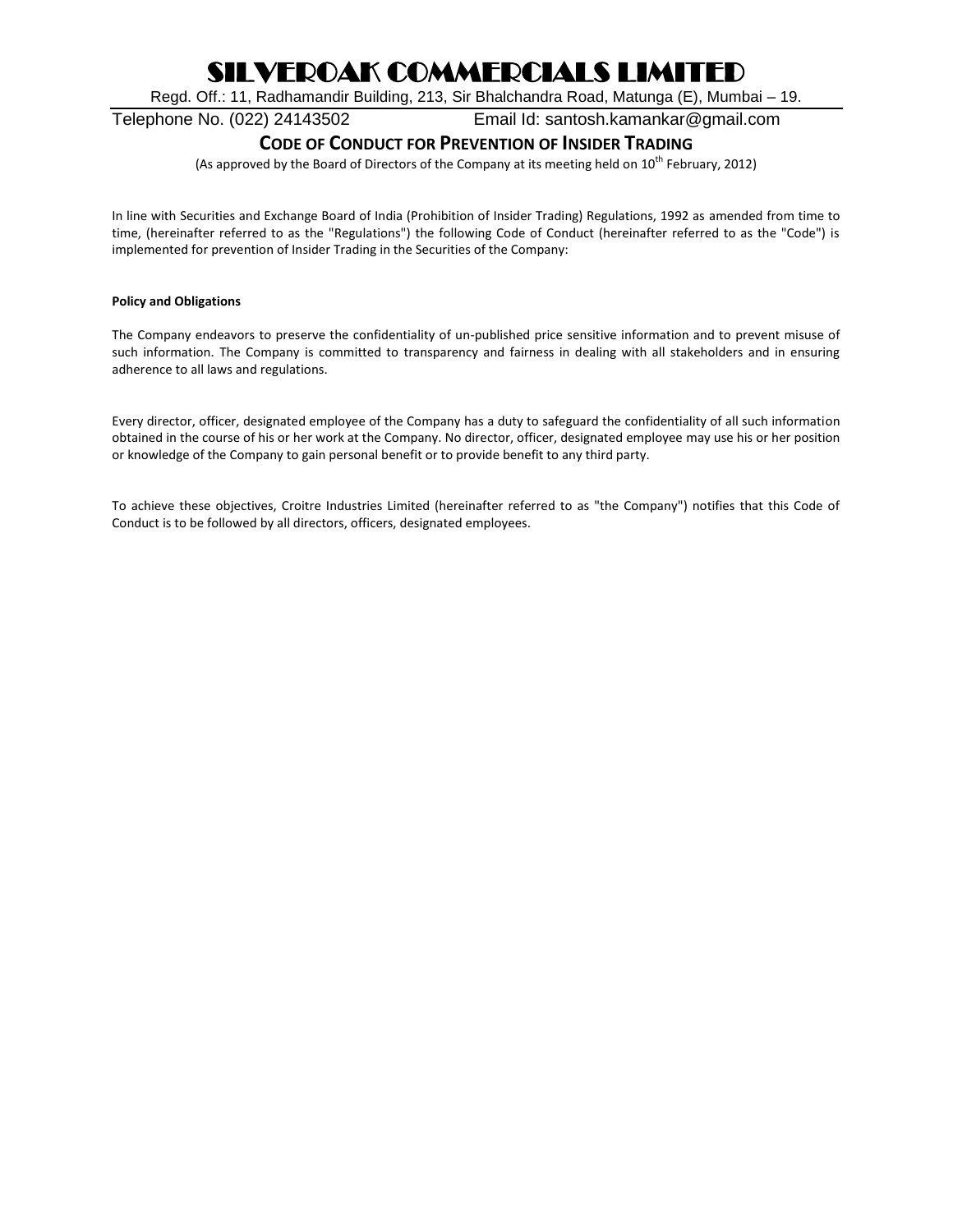Regd. Off.: 11, Radhamandir Building, 213, Sir Bhalchandra Road, Matunga (E), Mumbai – 19.

Telephone No. (022) 24143502 Email Id: santosh.kamankar@gmail.com

### **Part A**

### **Definitions**

'**Insider Trading**': When insiders use unpublished price sensitive information to arrive at securities trading (including buying as well as selling) decisions, the action is referred to as insider trading;

'**Compliance Officer**' means the Company Secretary of the Company. In absence of the Company Secretary the Board of Directors may authorized any officer of the Company to discharge the duties of Compliance Officer under the regulations;

'**Dealing in Securities**' means buying, selling or agreeing to subscribe, sell or deal in any securities either as principal or agent and includes exercising of options;

#### '**Designated Employee**' shall mean:

- 1. Managing Director, Whole-time Directors and other Executive and Non-executive Directors
- 2. All employees of the Company at Manager Level and above
- 3. Every employee of Accounts, Finance, Internal Audit, Legal and Secretarial Departments, as well as in the Offices of the Chairman/Managing Director/Executive Director by whatever name designated
- 4. Relatives of the aforesaid persons
- 5. Employees designated by the Board of Directors from time to time to whom the trading restrictions shall be applicable;

'**Dependent Family Members**' shall mean the employee's spouse, dependent parents and dependent children;

'**Price Sensitive Information**' means any information, which relates directly or indirectly to a Company and which if published, is likely to materially affect the price of securities of Company.

Explanation: The following shall be deemed to be price sensitive information:-

- 1. Periodical financial results of the Company
- 2. Intended declaration of dividends (both interim or final)
- 3. Issue of securities or buy-back of securities
- 4. Any major expansion plans or execution of new projects
- 5. Amalgamation, mergers or takeovers
- 6. Disposal of the whole or substantial part of the undertaking
- 7. Any changes in policies, plans or operations of the Company
- 8. Revision of credit ratings assigned to any debt or equity instrument of the Company
- 9. Disruption of operations due to natural calamities;
- 10. Any information which, if disclosed, in the opinion of the person disclosing the same is likely to materially affect the prices of the securities of the Company;

'**Unpublished**' means information which is not published by the Company or its agents and is not specific in nature.

'**Employee**' means a persons who is in temporary or permanent employment of the Company and include Designated Employee.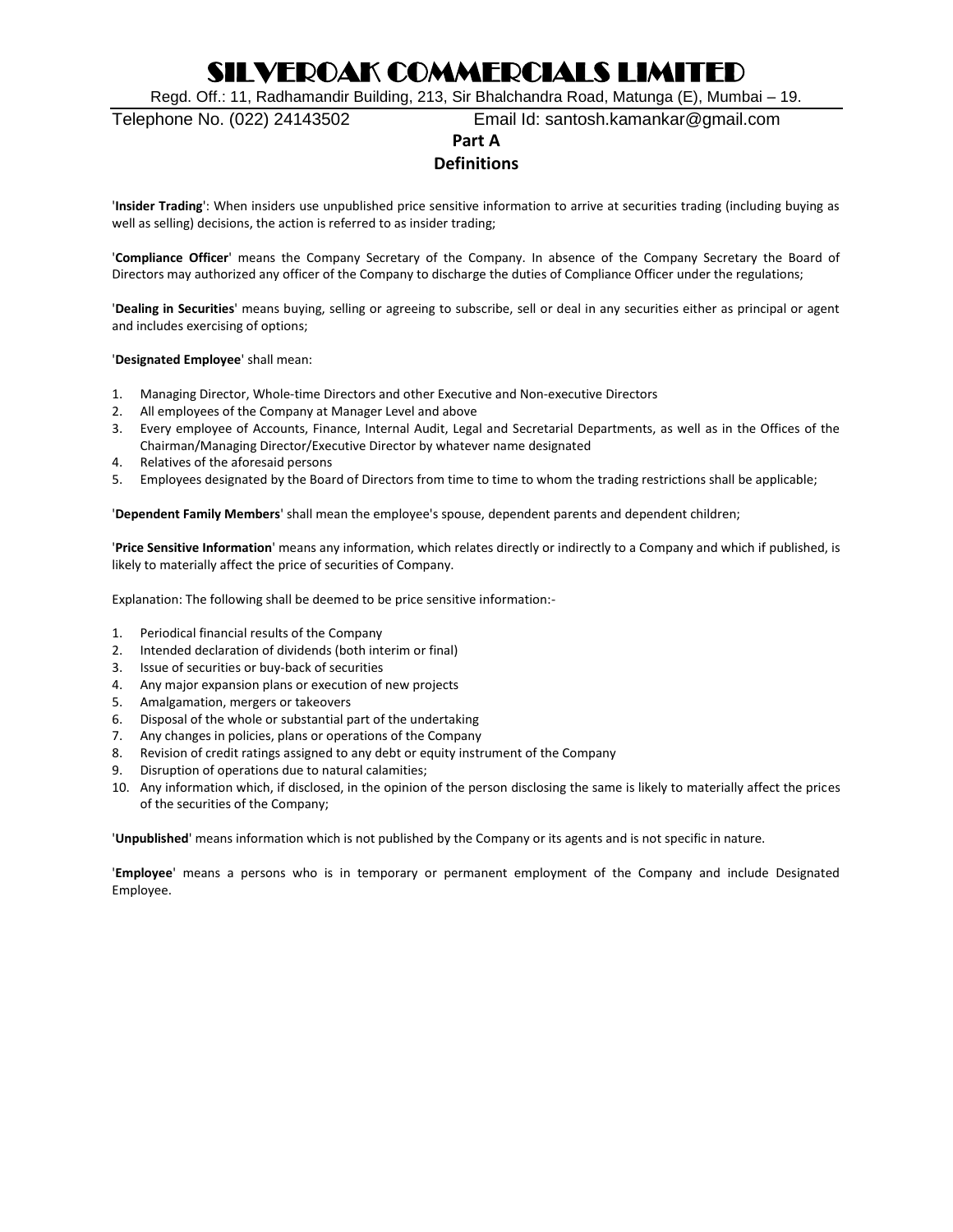Regd. Off.: 11, Radhamandir Building, 213, Sir Bhalchandra Road, Matunga (E), Mumbai – 19.

Telephone No. (022) 24143502 Email Id: santosh.kamankar@gmail.com

#### **Part B**

#### **1. Compliance Officer**

- 1.1. The listed Company has appointed the Ms. Divya Momaya (Company Secretary) as compliance officer who shall report to the Managing Director/Executive Director of the Company.
- 1.2. The Compliance Officer shall be responsible for setting forth policies, procedures, monitoring adherence to the rules for the preservation of "Price Sensitive Information" Pre-clearing; of designated employees and their dependents, trades (directly or through respective department heads as decided by the Company), monitoring of trades and implementation of the code of conduct under the overall supervision of the Board of the listed Company.
- 1.3. The compliance officer shall maintain a record of the designated employees and any changes made in thelist of designated employees.
- 1.4. The compliance officer shall assist all the employees in addressing any clarifications regarding the Securities and Exchange Board of India (Prohibition of Insider Trading) Regulations, 1992 and the Company's code of conduct.

#### **2. Preservation of "Price Sensitive Information**

Designated Employees, Directors, Officers shall maintain the confidentially of all Price Sensitive Information. Employees/directors shall not pass on such information to any person directly or indirectly by way of making a recommendation for the purchase or sale of securities. Following practices should be followed in this regard:

- 2.1. Need to Know Price Sensitive Information is to be handled on a "Need to Know" basis, i.e. Price Sensitive Information should be disclosed only to those within the company who need the information to discharge their duty.
- 2.2. Limited access to confidential information Files containing confidential information shall be kept secure. Computer files must have adequate security of login and password etc. Files containing confidential information should be deleted/destroyed after its use.

#### **3. Prevention of misuse of "Price Sensitive Information"**

- 3.1. Trading Restrictions All directors/officers and designated employees of the Company shall be subject to trading restrictions as enumerated below.
- 3.2. Trading Window The company shall specify a trading period to be called "Trading Window", for trading in the company's securities. The trading window shall be closed during the time the information referred to in para 3.3 is unpublished.
- 3.3. The trading window shall be, inter alia, closed at the time of:-
	- Periodical financial results of the Company
	- Intended declaration of dividends (both interim or final)
	- Issue of securities or buy-back of securities
	- Any major expansion plans or execution of new projects
	- Amalgamation, mergers or takeovers
	- Disposal of the whole or substantial part of the undertaking
	- Any changes in policies, plans or operations of the Company
	- Revision of credit ratings assigned to any debt or equity instrument of the Company
	- Disruption of operations due to natural calamities;
	- Any information which, if disclosed, in the opinion of the person disclosing the same is likely to materially affect the prices of the securities of the Company;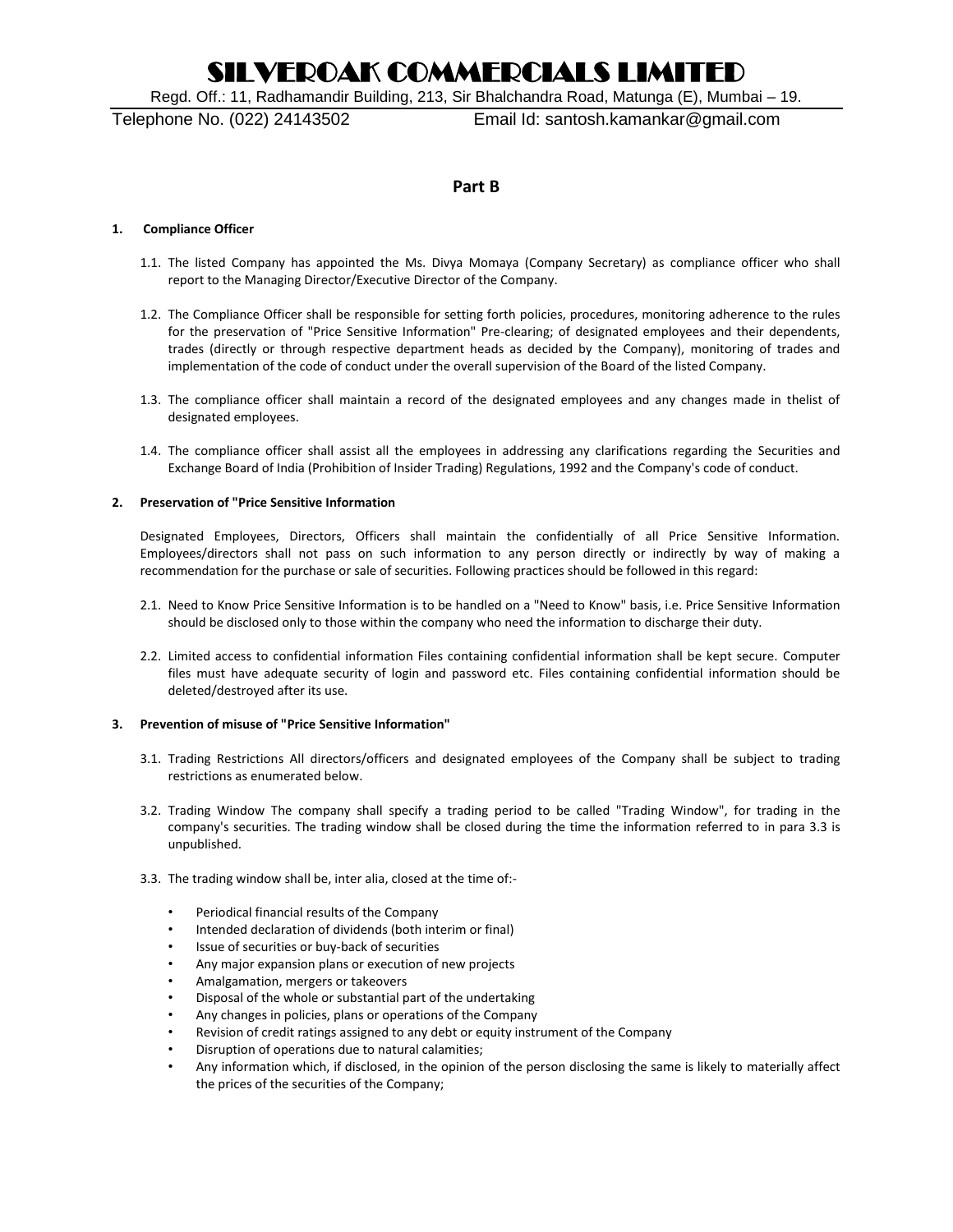Regd. Off.: 11, Radhamandir Building, 213, Sir Bhalchandra Road, Matunga (E), Mumbai – 19.

Telephone No. (022) 24143502 Email Id: santosh.kamankar@gmail.com

- 3.4. The time for commencement of closing of trading window shall be effective from 1st day of the month in which the meeting of the Board of Directors is proposed to be held or from the date of circulation of notice & agenda pertaining to the above subject para 3.2, which is longer, upto 24 hours after the information is made public.
- 3.5. All directors/officers/designated employees of the company shall conduct all their dealings in the securities of the company only in valid trading window and shall not deal in any transaction involving the purchase or sale of the company's securities during the periods when trading window is closed or during any other period as may be specified by the company from time to time.
- 3.6. In case of ESOPs, exercise of option may be allowed in the period when the trading window is closed. However, sale of shares allotted on exercise of ESOPs shall not be allowed when trading window is closed.

#### **4. Pre-clearance of Trades**

All directors/officers/designated employees of the company who intend to deal in the securities of the company (above a minimum threshold limit to be decided by the company) should pre-clear the transaction as per the pre- dealing procedure as described hereunder:-

- 4.1. An application may be made in such form as the company may notify in this regard, to the Compliance Officer indicating the estimated number of securities that the designated employee / officer / director intends to deal in, the details as to the depository with which he has a security account, the details as to the securities in such depository mode and such other details as may be required by any rule made by the company in this behalf.
- 4.2. An undertaking shall be executed in favour of the company by such designated employee/director/officer incorporating, inter alia, the following clauses, as may be applicable:
	- a. That the employee/director/officer does not have any access or has not received "Price Sensitive Information" up to the time of signing the undertaking.
	- b. That in case the employee/director/officer has access to or receives "Price Sensitive Information" after the signing of the undertaking but before the execution of the transaction he/she shall inform the Compliance Officer of the change in his position and that he/she would completely refrain from dealing in the securities of the company till the time such information becomes public.
	- c. That he/she has not contravened the code of conduct for prevention of insider trading as notified by the company from time to time.
	- d. That he/she has made a full and true disclosure in the matter.

#### **5. Other Restrictions**

- 5.1. All directors/officers/designated employees shall execute their order in respect of securities of the company with in one week after the approval of pre-clearance is given. If the order is not executed within one week after the approval is given, the employee/director must pre-clear the transaction again.
- 5.2. All directors/officers/designated employees shall hold their investments in securities for a minimum period of 30 days in order to be considered as being held for investment purpose.
- 5.3. In case the sale of securities is necessitated by personal emergency, the holding period may be waived by the compliance officer after recording in writing his/her reasons in this regard.

#### **6. Reporting Requirements for Transactions in Securities**

6.1. All directors/officers/designated employees of the listed company shall be required to forward followingdetails of their securities transactions including the statement of dependent family members (as definedby the Company) to the Compliance Officer: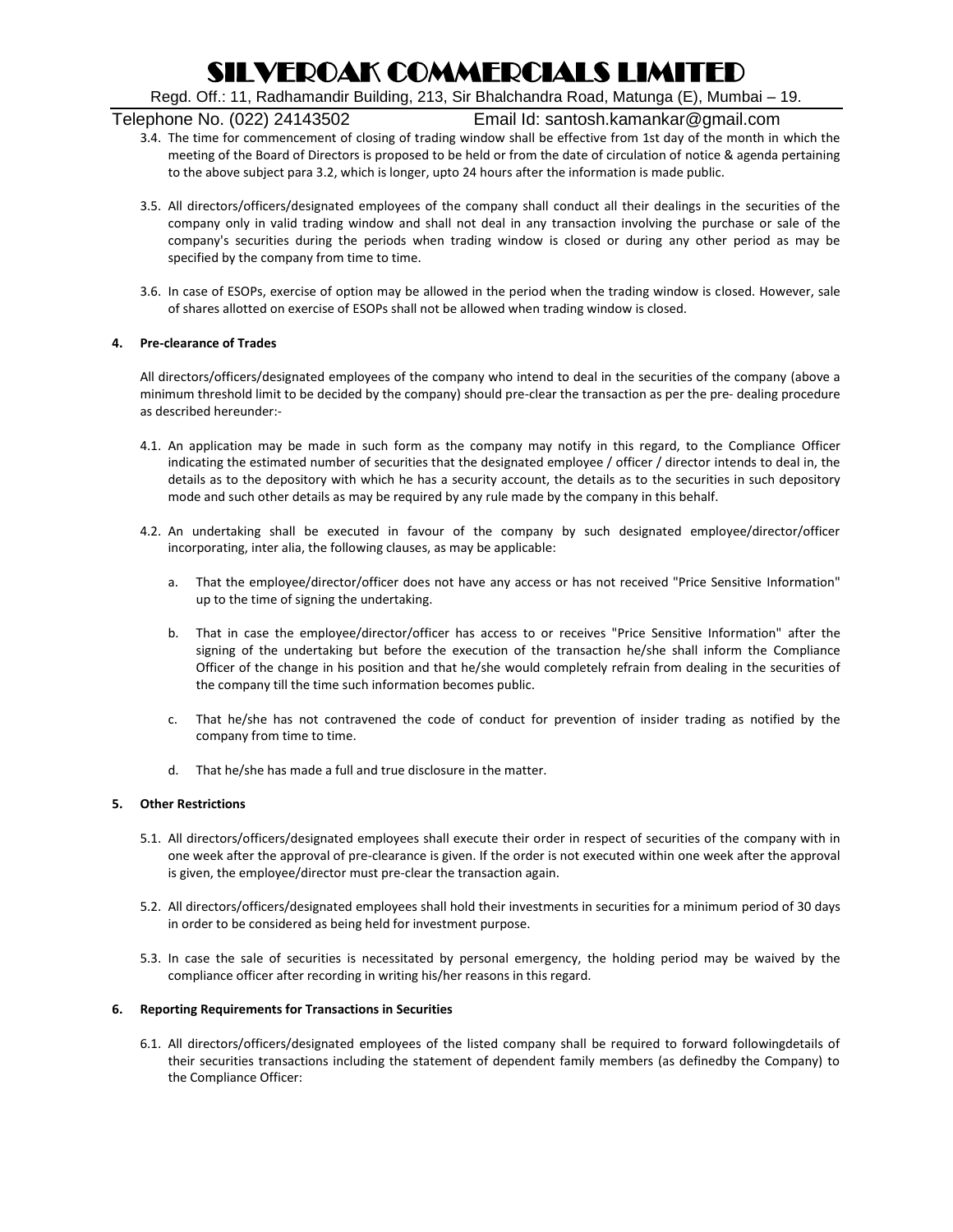Regd. Off.: 11, Radhamandir Building, 213, Sir Bhalchandra Road, Matunga (E), Mumbai – 19.

Telephone No. (022) 24143502 Email Id: santosh.kamankar@gmail.com

- a. all holding in securities of that company by directors/officers/ designated employees at the time of joining the Company
- b. periodic statement of any transactions in securities (the periodicity of reporting may be defined by the company. The company may also free to decide whether reporting is required for trades where preclearance is also required); and
- c. Annual statement of all holdings in securities.
- 6.2. The Compliance Officer shall maintain records of all the declarations in the appropriate form given by the directors/officers/designated employees for a minimum period of three years.
- 6.3. The Compliance Officer shall place before the Managing Director/Chief Executive Officer or a committee specified by the company, on a monthly basis all the details of the dealing in the securities by employees/ director/officer of the company and the accompanying documents that such persons had executed under the pre-dealing procedure as envisaged in this code

#### **7. Penalty for contravention of code of conduct**

- 7.1. Any Director/officer/employee who trades in securities or communicates any information for trading in securities in contravention of the code of conduct may be penalized and the company may take appropriate action.
- 7.2. Directors/officers/employees of the company who violate the code of conduct shall also be subject to disciplinary action by the company, which may include wage freeze, suspension for future participation in employee stock option plan etc.
- 7.3. The action by the company shall not preclude SEBI from taking any action in case of violation of SEBI (Prohibition of Insider Trading) Regulation, 1992.

#### **8. Information to SEBI in case of violation of SEBI (Prohibition of Insider Trading) Regulations, 1992**

In case it is observed by the Company/Compliance Officer that there has been a violation of SEBI (Prohibition of Insider Trading) Regulations, 1992. The Company shall inform to the SEBI.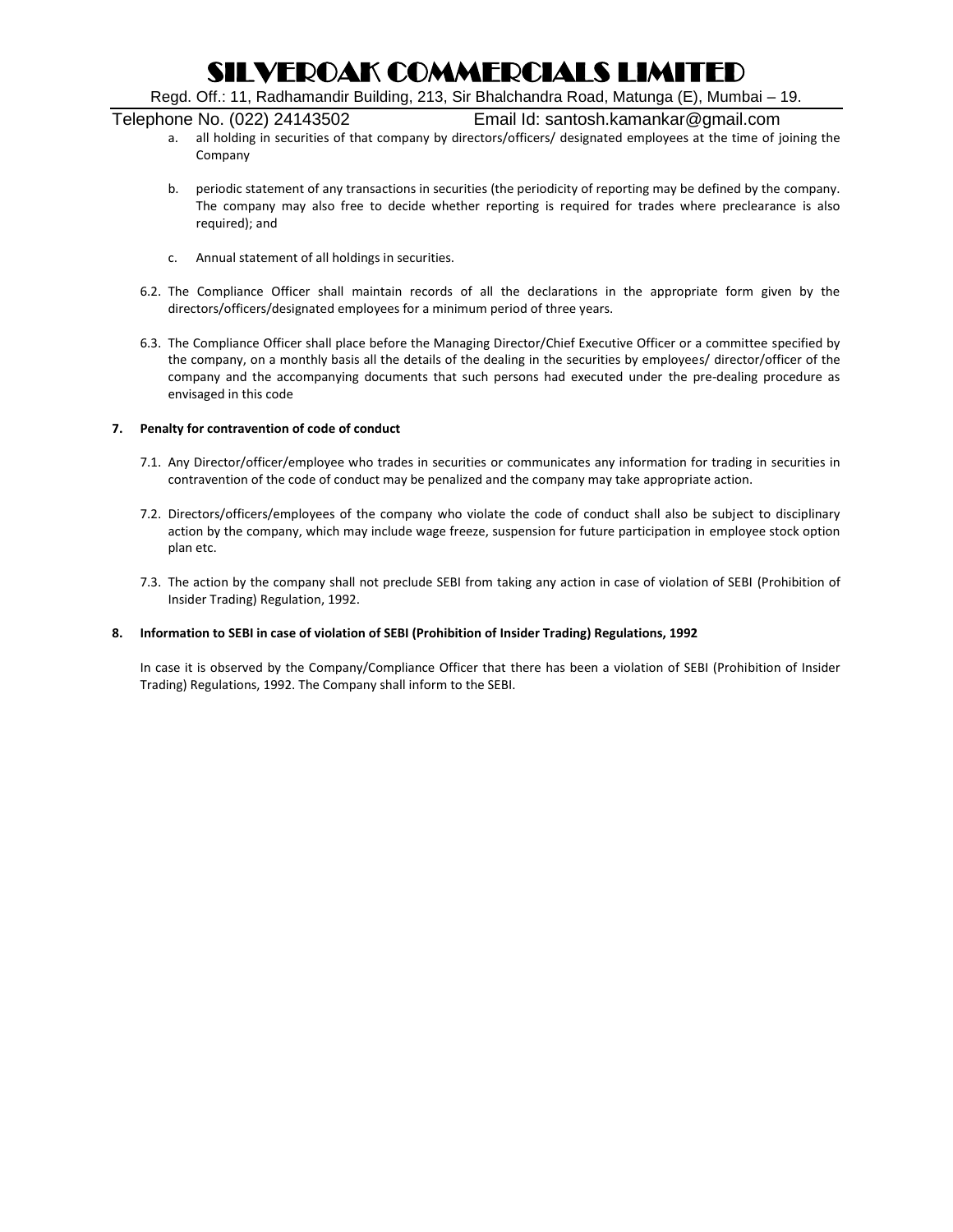Regd. Off.: 11, Radhamandir Building, 213, Sir Bhalchandra Road, Matunga (E), Mumbai – 19.

Telephone No. (022) 24143502 Email Id: santosh.kamankar@gmail.com

### **Part - C**

### **Code of Corporate Disclosure Practices for prevention of Insider Trading**

#### **1. Corporate Disclosure Policy**

1.1. To ensure timely and adequate disclosure of price sensitive information, the following norms shall be followed by listed companies:

#### **2. Prompt disclosure of price sensitive information**

- 2.1. Price sensitive information shall be given by listed companies to stock exchanges and disseminated on a continuous and immediate basis.
- 2.2. Listed companies may also consider ways of supplementing information released to stock exchanges by improving Investor access to their public announcements.

#### **3. Overseeing and co-ordinating disclosure**

- 3.1. Listed companies shall designate a senior official (such as compliance officer) to oversee corporate disclosure.
- 3.2. This official shall be responsible for ensuring that the company complies with continuous disclosure requirements. Overseeing and co-ordinating disclosure of price sensitive information to stock exchanges, analysts, shareholders and media and educating staff on disclosure policies and procedure.
- 3.3. Information disclosure/dissemination may normally be approved in advance by the official designated for the purpose.
- 3.4. If information is accidentally disclosed without prior approval, the person responsible may inform the designated officer immediately, even if the information is not considered price sensitive.

#### **4. Responding to market rumors**

Listed companies shall have clearly laid down procedures for responding to any queries or requests for verification of market rumors by exchanges.

The official designated for corporate disclosure shall be responsible for deciding whether a public announcement is necessary for verifying or denying rumors and then making the disclosure.

#### **5. Timely Reporting of shareholdings/ownership and changes in ownership**

- 5.1. Disclosure of shareholdings/ownership by major shareholders and disclosure of changes in ownership as provided under any Regulations made under the Act and the listing agreement shall be made in a timely and adequate manner.
- 5.2. Disclosure/dissemination of Price Sensitive Information with special reference to Analysts, Institutional Investors.

#### **6. Listed companies should follow the guidelines given hereunder while dealing with analysts and institutional investors:**

- i. Only Public information to be provided Listed companies shall provide only public information to the analyst/ research persons/large investors like institutions. Alternatively, the information given to the analyst should be simultaneously made public at the earliest.
- ii. Recording of discussion In order to avoid misquoting or misrepresentation, it is desirable that at least two companies representative be present at meetings with Analysts, Brokers or Institutional Investors and discussion should preferably be recorded.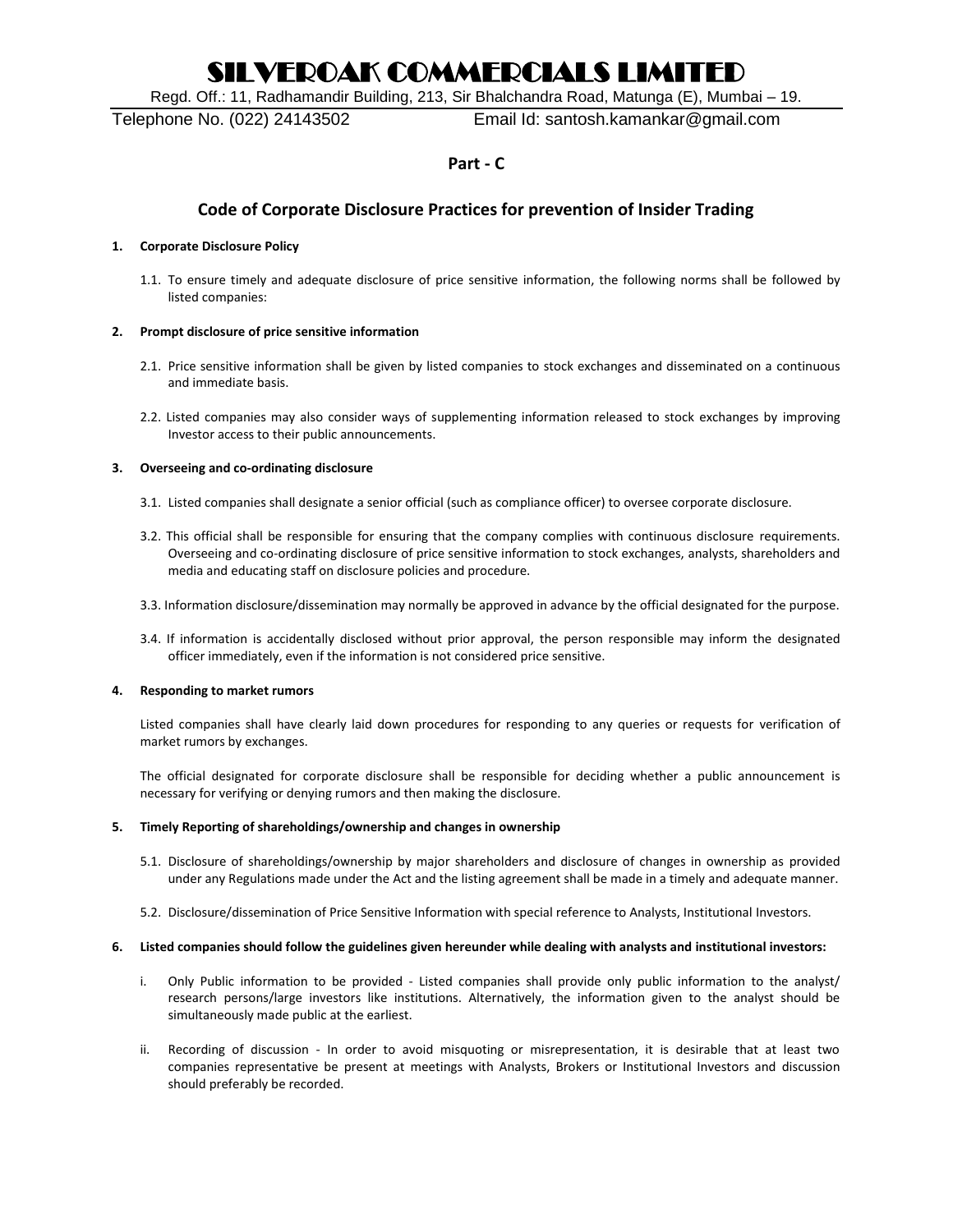Regd. Off.: 11, Radhamandir Building, 213, Sir Bhalchandra Road, Matunga (E), Mumbai – 19.

### Telephone No. (022) 24143502 Email Id: santosh.kamankar@gmail.com

- iii. Handling of unanticipated questions A listed company should be careful when dealing with analysts' questions that raise issues outside the intended scope of discussion. Unanticipated questions may be taken on notice and a considered response given later. If the answer includes price sensitive information, a public announcement should be made before responding.
- iv. Simultaneous release of Information When a company organizes meetings with analysts, the company shall make a press release or post relevant information on its website after every such meet. The company may also consider live web-casting of analyst meets.

#### **7. Medium of disclosure/dissemination**

- i. Disclosure/dissemination of information may be done through various media so as to achieve maximum reach and quick dissemination.
- ii. Corporates shall ensure that disclosure to stock exchanges is made promptly.
- iii. Corporates may also facilitate disclosure through the use of their dedicated Internet website.
- iv. Company websites may provide a means of giving investors a direct access to analyst briefing material, significant background information and questions and answers.
- v. The information filed by corporates with exchanges under continuous disclosure requirement may be made available on the company website.

#### **8. Dissemination by stock exchanges**

- i. The disclosures made to stock exchanges may be disseminated by the exchanges to investors in a quick and efficient manner through the stock exchange network as well as through stock exchange websites.
- ii. Information furnished by the companies under continuous disclosure requirements, should be published on the website of the exchange instantly.
- iii. Stock exchanges should make immediate arrangement for display of the information furnished by the companies instantly on the stock exchange website.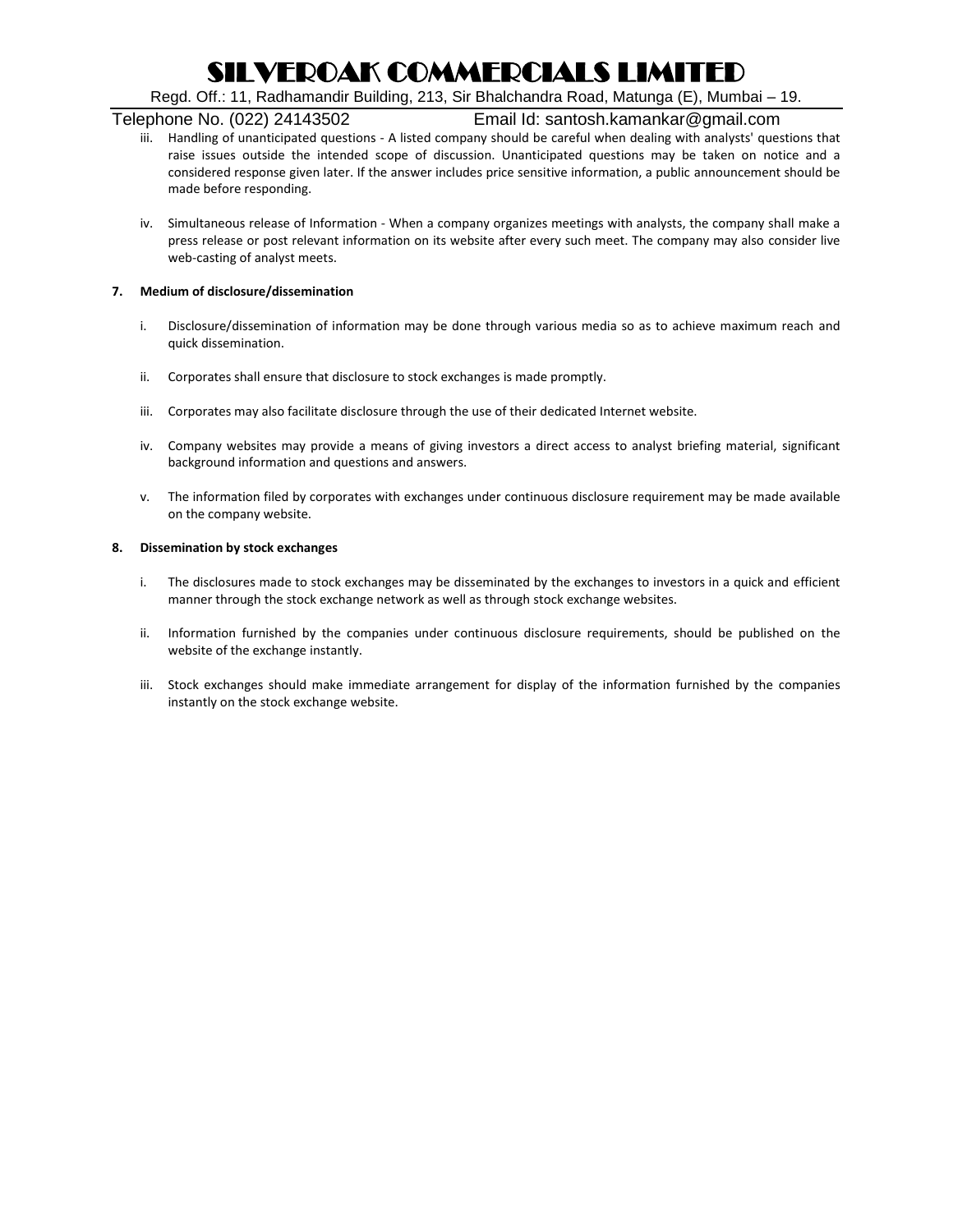Regd. Off.: 11, Radhamandir Building, 213, Sir Bhalchandra Road, Matunga (E), Mumbai – 19.

Telephone No. (022) 24143502 Email Id: santosh.kamankar@gmail.com

#### **FORM - A Securities and Exchange Board of India (Prohibition of Insider Trading) Regulations, 1992 [Regulation 13(1) and (6)] Regulation 13(1) - Details of acquisition of5% or more shares in a listed company**

| Name &<br>address of<br>shareholder<br>-with<br>telephone<br>number | Shareholding<br>prior to<br>acquisition | No. and<br>percentage of<br>shares/voting<br>rights<br>acquired | Date of<br>receipt of<br>allotment<br>/advice.<br>Date of<br>acquisition<br>(specify) | Date of<br>intimation<br>to<br>Company | Mode of<br>acquisition<br>(market<br>purchase /<br>public/<br>rights /<br>preferential<br>offer etc.) | Shareholding<br>subsequent to<br>acquisition | Trading<br>member<br>through<br>whom the<br>trade was<br>executed<br>with SEBI<br>Registration<br>No.of the<br><b>TM</b> | Exchange<br>on which<br>the trade<br>was<br>executed | Buy<br>quantity | Buy<br>value |
|---------------------------------------------------------------------|-----------------------------------------|-----------------------------------------------------------------|---------------------------------------------------------------------------------------|----------------------------------------|-------------------------------------------------------------------------------------------------------|----------------------------------------------|--------------------------------------------------------------------------------------------------------------------------|------------------------------------------------------|-----------------|--------------|
|                                                                     |                                         |                                                                 |                                                                                       |                                        |                                                                                                       |                                              |                                                                                                                          |                                                      |                 |              |
|                                                                     |                                         |                                                                 |                                                                                       |                                        |                                                                                                       |                                              |                                                                                                                          |                                                      |                 |              |
|                                                                     |                                         |                                                                 |                                                                                       |                                        |                                                                                                       |                                              |                                                                                                                          |                                                      |                 |              |
|                                                                     |                                         |                                                                 |                                                                                       |                                        |                                                                                                       |                                              |                                                                                                                          |                                                      |                 |              |
|                                                                     |                                         |                                                                 |                                                                                       |                                        |                                                                                                       |                                              |                                                                                                                          |                                                      |                 |              |
|                                                                     |                                         |                                                                 |                                                                                       |                                        |                                                                                                       |                                              |                                                                                                                          |                                                      |                 |              |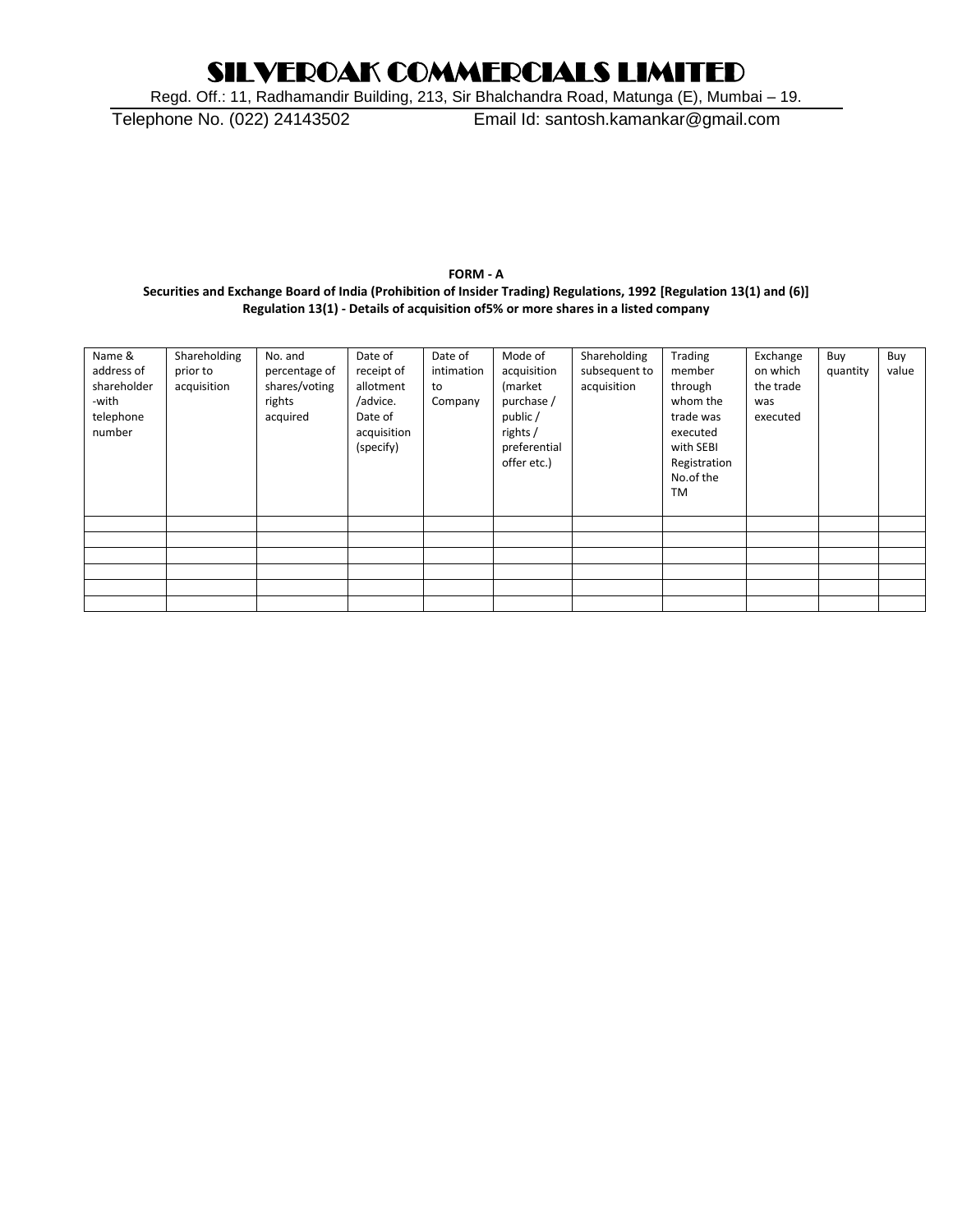Regd. Off.: 11, Radhamandir Building, 213, Sir Bhalchandra Road, Matunga (E), Mumbai – 19.

Telephone No. (022) 24143502 Email Id: santosh.kamankar@gmail.com

**FORM B**

#### **Securities and Exchange Board of India (Prohibition of Insider Trading) Regulations, 1992 [Regulation 13(2) and (6)] Regulation 13(2)—Details of shares held by Director or Officer of a listed company**

| Name &<br>Address of<br>Director /<br>Officer | Date of<br>assuming<br>office of<br>Director /<br>Officer | No. &%of<br>shares/voting<br>rights held at<br>the time of<br>becoming<br>Director/ Officer | Date of<br>intimation<br>to Company | Mode of<br>acquisition<br>(market<br>purchase /<br>public /<br>rights /<br>preferential<br>offer etc.) | Trading<br>member<br>through<br>whom the<br>trade was<br>executed<br>with SEBI<br>Registration<br>No.of the<br>TM | Exchange on<br>which the<br>trade was<br>executed | Buy<br>quantity | Buy value |
|-----------------------------------------------|-----------------------------------------------------------|---------------------------------------------------------------------------------------------|-------------------------------------|--------------------------------------------------------------------------------------------------------|-------------------------------------------------------------------------------------------------------------------|---------------------------------------------------|-----------------|-----------|
|                                               |                                                           |                                                                                             |                                     |                                                                                                        |                                                                                                                   |                                                   |                 |           |
|                                               |                                                           |                                                                                             |                                     |                                                                                                        |                                                                                                                   |                                                   |                 |           |
|                                               |                                                           |                                                                                             |                                     |                                                                                                        |                                                                                                                   |                                                   |                 |           |
|                                               |                                                           |                                                                                             |                                     |                                                                                                        |                                                                                                                   |                                                   |                 |           |
|                                               |                                                           |                                                                                             |                                     |                                                                                                        |                                                                                                                   |                                                   |                 |           |
|                                               |                                                           |                                                                                             |                                     |                                                                                                        |                                                                                                                   |                                                   |                 |           |
|                                               |                                                           |                                                                                             |                                     |                                                                                                        |                                                                                                                   |                                                   |                 |           |
|                                               |                                                           |                                                                                             |                                     |                                                                                                        |                                                                                                                   |                                                   |                 |           |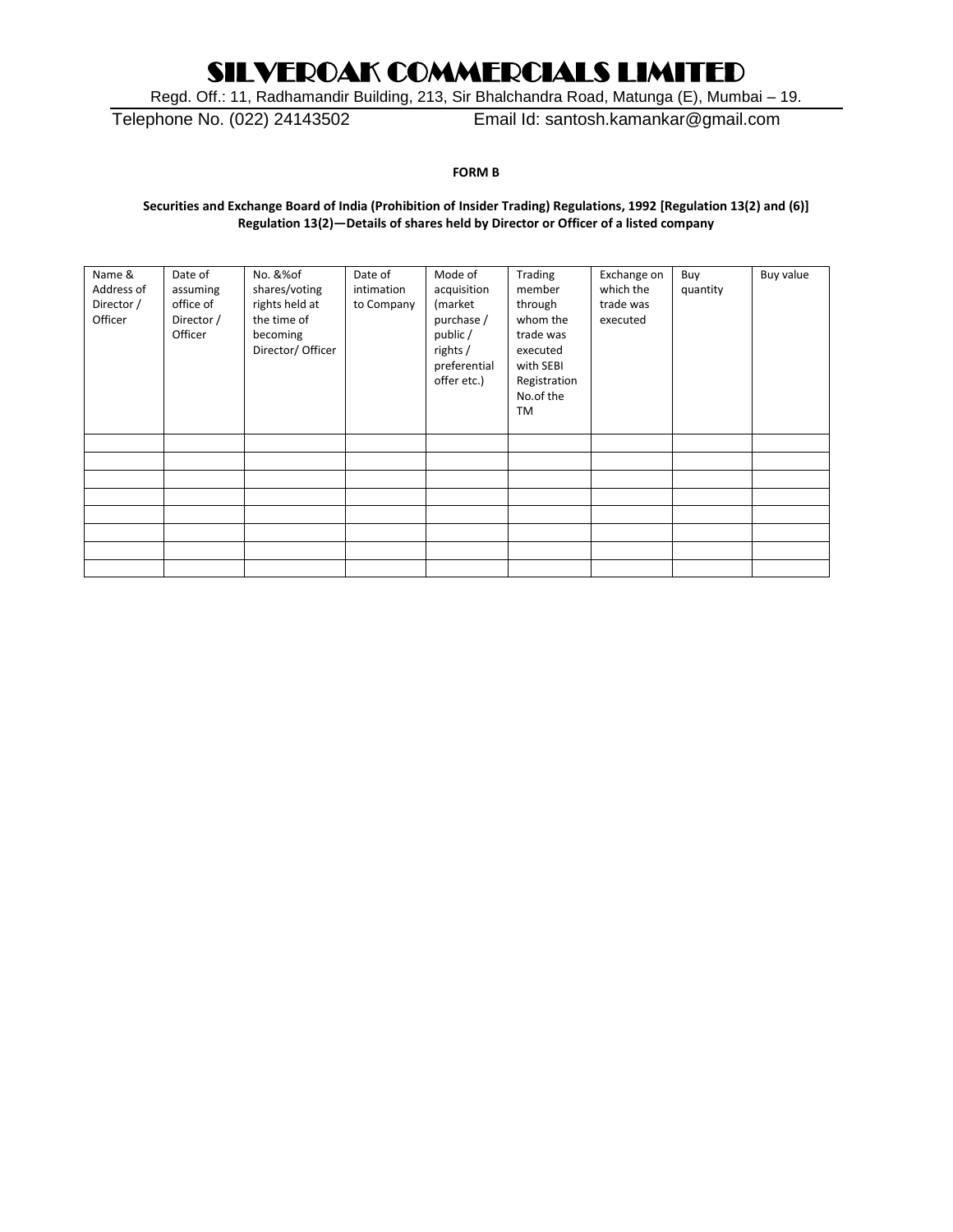Regd. Off.: 11, Radhamandir Building, 213, Sir Bhalchandra Road, Matunga (E), Mumbai – 19.

Telephone No. (022) 24143502 Email Id: santosh.kamankar@gmail.com

**Form C**

**Securities and Exchange Board of India (Prohibition of Insider Trading) Regulations, 1992 [Regulation 13(3) and (6)J Regulation 13(3)—Details of change in shareholding in respect of persons holding more than 5% shares in a listed company**

| Name &   | Shareh   | No.and  | Date of     | Date of    | Mode of    | No. & %    | Trading     | Exchange  | Buy      | Buy   | Sell     | Sell  |
|----------|----------|---------|-------------|------------|------------|------------|-------------|-----------|----------|-------|----------|-------|
| address  | olding   | percen  | Receipt of  | intimation | acquisiti  | of shares/ | member      | on which  | quantity | value | Quantity | Value |
| οf       | prior to | tage of | allotment   | to         | on.        | voting     | through     | the trade |          |       |          |       |
| sharehol | acquisit | shares/ | advice/     | Company    | (market)   | rights     | whom        | was       |          |       |          |       |
| $der -$  | ion      | voting  | acquisition |            | purchase   | post       | the         | executed  |          |       |          |       |
| with     |          | rights  | of shares/  |            | / public / | acquisitio | trade       |           |          |       |          |       |
| telephon |          | sold    | sale of     |            | rights/    | n / sale   | was         |           |          |       |          |       |
| e        |          |         | shares      |            | preferen   |            | execute     |           |          |       |          |       |
| number   |          |         | (specify)   |            | tial offer |            | d with      |           |          |       |          |       |
|          |          |         |             |            | etc.)      |            | <b>SEBI</b> |           |          |       |          |       |
|          |          |         |             |            |            |            | Registrat   |           |          |       |          |       |
|          |          |         |             |            |            |            | ion         |           |          |       |          |       |
|          |          |         |             |            |            |            | No.of       |           |          |       |          |       |
|          |          |         |             |            |            |            | the TM      |           |          |       |          |       |
|          |          |         |             |            |            |            |             |           |          |       |          |       |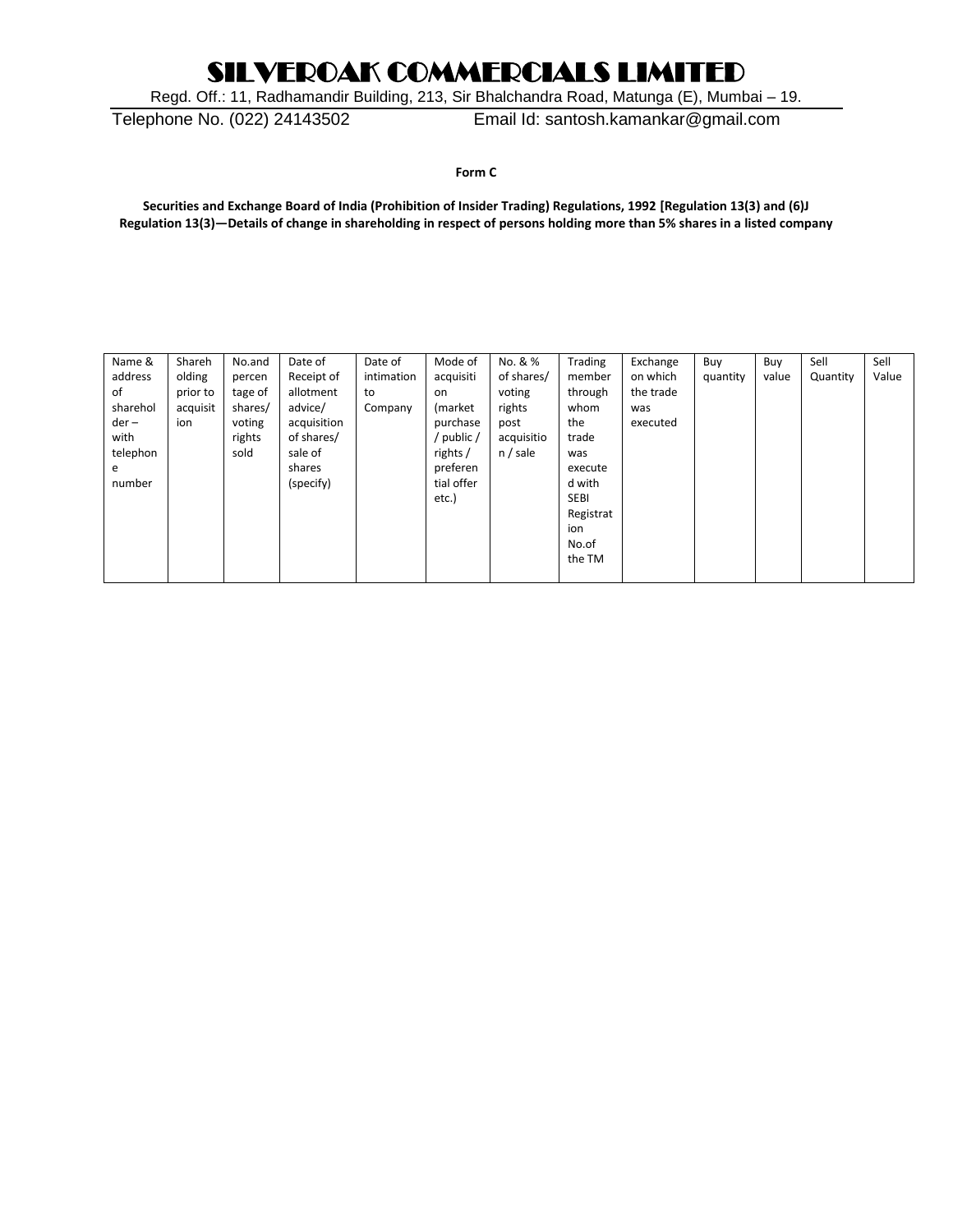Regd. Off.: 11, Radhamandir Building, 213, Sir Bhalchandra Road, Matunga (E), Mumbai – 19.

Telephone No. (022) 24143502 Email Id: santosh.kamankar@gmail.com

**Form D**

**Securities and Exchange Board of India (Prohibition of Insider Trading) Regulations, 1992 [Regulation 13(4) and (6)J Regulation 13(4)—Details of change in shareholding of Director or Officer of a Listed Company**

| Name &    | No. &%of       | Date of     | Date of    | Mode of      | No. & % of  | Trading      | Exchange  | Buy      | Buy   | Sell     | Sell  |
|-----------|----------------|-------------|------------|--------------|-------------|--------------|-----------|----------|-------|----------|-------|
| Address   | shares/voting  | Receipt of  | intimation | acquisition  | shares/     | member       | on which  | quantity | value | Quantity | Value |
| of        | rights held by | allotment   | to         | (market)     | voting      | through      | the trade |          |       |          |       |
| Director  | Director/      | advice/     | Company    | purchase /   | rights post | whom the     | was       |          |       |          |       |
| ' Officer | Officer        | acquisition |            | public /     | acquisition | trade was    | executed  |          |       |          |       |
|           |                | of shares/  |            | rights/      | sale        | executed     |           |          |       |          |       |
|           |                | sale of     |            | preferential |             | with SEBI    |           |          |       |          |       |
|           |                | shares      |            | offer etc.)  |             | Registration |           |          |       |          |       |
|           |                | (specify)   |            |              |             | No.of the    |           |          |       |          |       |
|           |                |             |            |              |             | TM           |           |          |       |          |       |
|           |                |             |            |              |             |              |           |          |       |          |       |